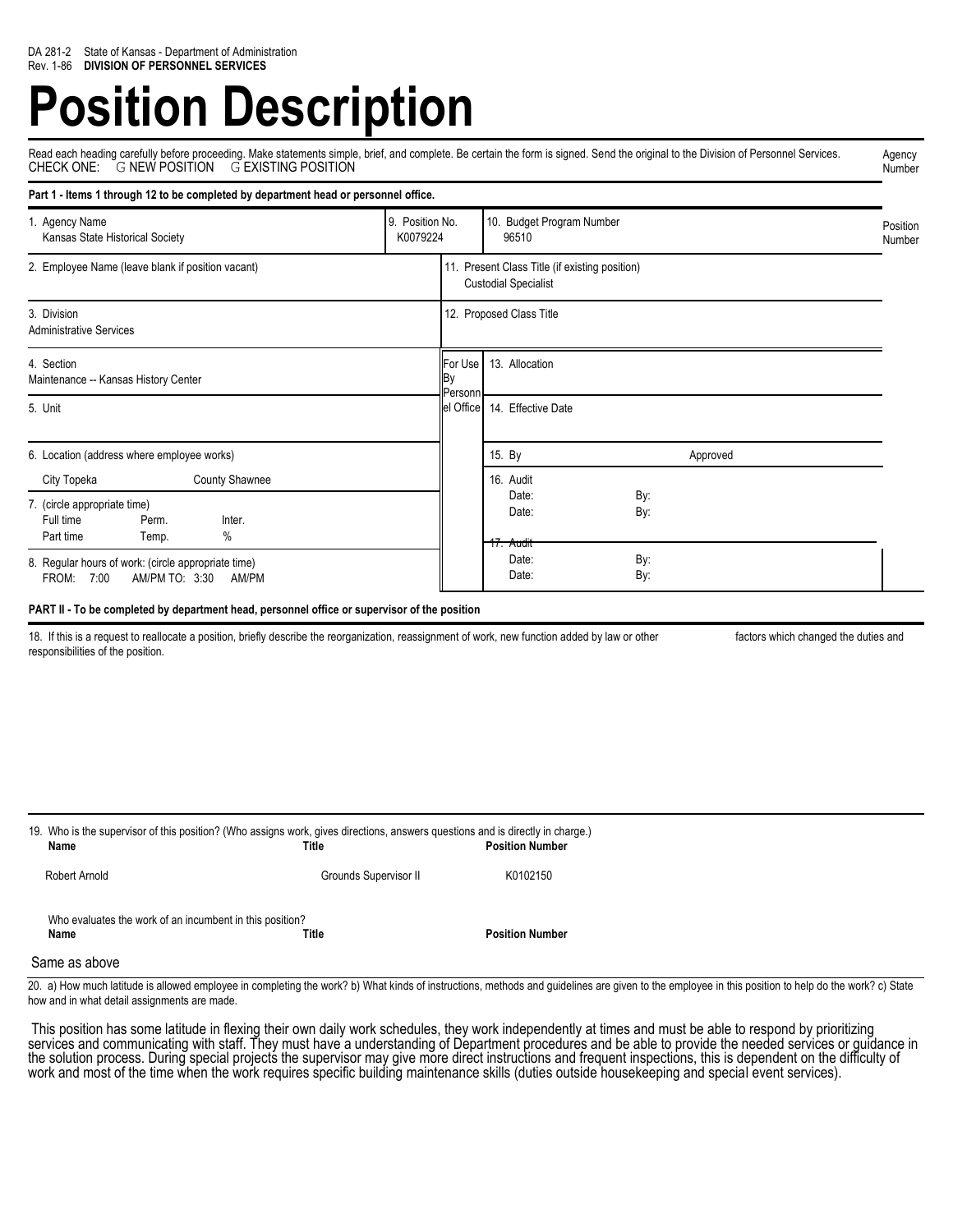21. Describe the work of this position using this page or one additional page only. (Use the following format for describing job duties:)

 **What** is the action being done (use an action verb); to **whom** or **what** is the action directed (object of action); **why** is the action being done (be brief); **how** is the action being done (be brief). For each task sate: Who reviews it? How often? What is it reviewed for?

| Number Each Task<br>and Indicate<br>Percent of Time | Maintains the Kansas History Center which includes the Kansas Museum of History, Center for Historical Research, Potawatomi Mission,<br>Stach Schoolhouse and Warehouse by using knowledge of building materials, cleaning procedures, cleaning products, operation and<br>maintenance of specialized or industrial equipment and through the use of public service technics. Percentages are approximate and will<br>vary depending on changing needs. Areas require a high level of hygiene and special attention to details, extreme attention and care is<br>necessary when working with collections and in highly secured collection areas. The Ks. Historical Society represents millions of dollars in<br>facilities and collections which requires professional care to maintain and preserve their condition.     |
|-----------------------------------------------------|----------------------------------------------------------------------------------------------------------------------------------------------------------------------------------------------------------------------------------------------------------------------------------------------------------------------------------------------------------------------------------------------------------------------------------------------------------------------------------------------------------------------------------------------------------------------------------------------------------------------------------------------------------------------------------------------------------------------------------------------------------------------------------------------------------------------------|
|                                                     | <b>Housekeeping Services</b>                                                                                                                                                                                                                                                                                                                                                                                                                                                                                                                                                                                                                                                                                                                                                                                               |
| 1.) 45%                                             | Position cleans, disinfects, deodorizes, removes trash, replenishes supplies, dusts and cleans horizontal and vertical surfaces, furniture,<br>exhibit cases and blinds, cleans and polishes glass, tile, woodwork and metal surfaces. This is a high frequency level of cleaning and<br>requires constant and special attention to all details, working with and around Museum and Archive collections and artifacts brings a high<br>degree of responsibility in following special cleaning procedures and by having access to highly secured areas with irreplaceable artifacts.<br>Because of a very broad and high visitation and activity rate, some areas such as restrooms and food areas require a very strict level of<br>cleaning to eliminate any potential exposure to illnesses or bio-hazardous conditions. |
| 2.) 20%                                             | Floor maintenance                                                                                                                                                                                                                                                                                                                                                                                                                                                                                                                                                                                                                                                                                                                                                                                                          |
|                                                     | Position maintains all floor surfaces, wood, tile, stone, carpet and concrete by sweeping, mopping, stripping, waxing, sanding, finishing,<br>polishing, vacuuming, steam cleaning and shampooing. Position must have a thorough working knowledge of floor materials, cleaning<br>and maintenance procedures and in the operation and maintenance of all standard and specialized equipment i.e. industrial size floor<br>scrubbers and sweepers, high and low speed polishers, industrial steam or wet extraction equipment, wet vacs and dry type carpet<br>cleaning equipment.                                                                                                                                                                                                                                         |
| 3.) 25%                                             | <b>Special Event Services</b>                                                                                                                                                                                                                                                                                                                                                                                                                                                                                                                                                                                                                                                                                                                                                                                              |
|                                                     | Provides special event services which include Educational events and programs, Society events and programs and 3rd party rentals at<br>the Kansas History Center which has over 30,000 sq. ft. of classrooms, conference rooms and lobbies, also available are plaza and<br>grounds accommodations.                                                                                                                                                                                                                                                                                                                                                                                                                                                                                                                        |
|                                                     | Position interprets setup sheets, weekly schedules and monthly calendars for information i.e. day, date, time, location, number<br>attending, equipment needs and reads and understands setup diagrams. Employee moves and arranges 8 classrooms, 5 conference<br>rooms, 3 lobbies including walls, plants, sectional couches, portable partitions, train and train benches, setup and takedown 5 foot, 6 foot,<br>8 foot rectangular tables, 60" round tables, portable stage, chairs, AV equipment, podiums, lectures, portable screens and extension<br>cords.                                                                                                                                                                                                                                                          |
| 4.) 10%                                             |                                                                                                                                                                                                                                                                                                                                                                                                                                                                                                                                                                                                                                                                                                                                                                                                                            |
|                                                     | <b>Other Duties as Requested</b>                                                                                                                                                                                                                                                                                                                                                                                                                                                                                                                                                                                                                                                                                                                                                                                           |
|                                                     | Provides support services in order to maintain, operate and keep an attractive appearance of all buildings and grounds for the Kansas<br>History Center.                                                                                                                                                                                                                                                                                                                                                                                                                                                                                                                                                                                                                                                                   |
|                                                     | Position performs other related duties which include but are not limited to maintenance repairs i.e. replacing light bulbs, plumbing,<br>painting, repair and install floor material (carpet, tile, wood), repairs and maintains all related equipment, moves furniture and artifacts,<br>installs Herman Miller offices, provides grounds support during peak seasons in<br>maintains reflection pool, receiving and making deliveries.                                                                                                                                                                                                                                                                                                                                                                                   |
|                                                     | Employee is subject to emergency cleaning services, overtime or flexed hours. Employee must participate in weekend and holiday<br>coverage. All duties and responsibilities will be performed in accordance with established priorities and expectations. Employee will<br>perform work with a cooperative and cheerful attitude, this position is expected to provide information and services to the public during the<br>performance of their reqular duties, customer satisfaction is a measurement for acceptable work performance.                                                                                                                                                                                                                                                                                   |
|                                                     |                                                                                                                                                                                                                                                                                                                                                                                                                                                                                                                                                                                                                                                                                                                                                                                                                            |
|                                                     |                                                                                                                                                                                                                                                                                                                                                                                                                                                                                                                                                                                                                                                                                                                                                                                                                            |
|                                                     |                                                                                                                                                                                                                                                                                                                                                                                                                                                                                                                                                                                                                                                                                                                                                                                                                            |
|                                                     |                                                                                                                                                                                                                                                                                                                                                                                                                                                                                                                                                                                                                                                                                                                                                                                                                            |
|                                                     |                                                                                                                                                                                                                                                                                                                                                                                                                                                                                                                                                                                                                                                                                                                                                                                                                            |
|                                                     |                                                                                                                                                                                                                                                                                                                                                                                                                                                                                                                                                                                                                                                                                                                                                                                                                            |
|                                                     |                                                                                                                                                                                                                                                                                                                                                                                                                                                                                                                                                                                                                                                                                                                                                                                                                            |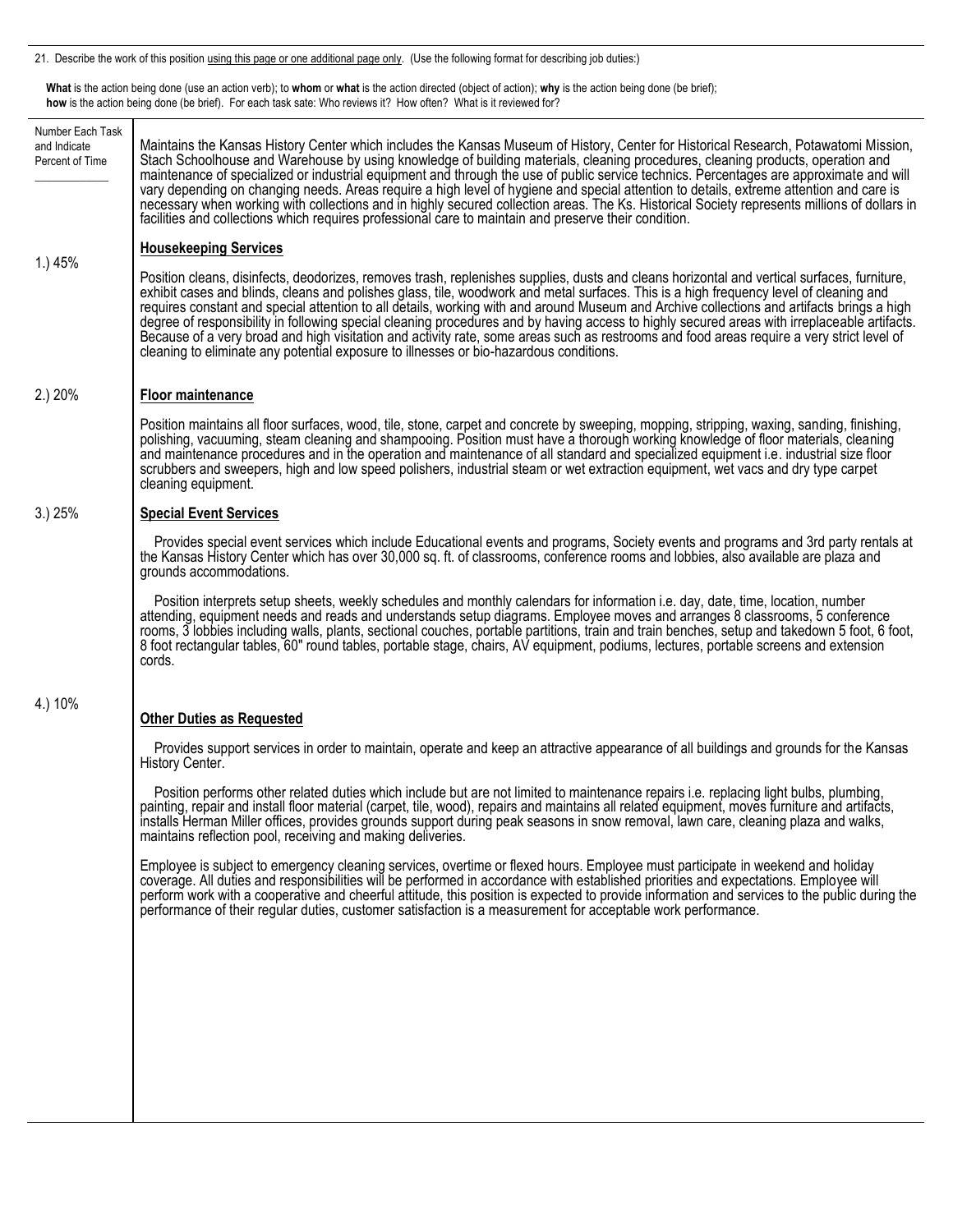22. a. If work involves leadership, supervisory, or management responsibilities, check the statement which best describes the position.

- ) Lead worker assigns, trains, schedules, oversees, or reviews work of others.
- ( ) Plans, staffs, evaluates, and directs work of employees of a work unit.
- ( ) Delegates authority to carry out work of a unit to subordinate supervisors or managers.
- b. List the names, class titles, and position numbers of all persons who are supervised directly by employee on this position. **Title Position Number**

23. Which statement best describes the results of error in action or decision of this employee?

- ( X ) Minimal property damage, minor injury, minor disruption of the flow of work.
- ) Moderate loss of time, injury, damage, or adverse impact on health and welfare of others.
- ) Major program failure, major property loss, or serious injury or incapacitation.
- ( ) Loss of life, disruption of operations of a major agency.

Please give examples.

.

Improper equipment and work procedures may result in public or personal injury, damage to historic documents and three dimensional artifacts and facility buildings by moving furniture and artifacts, operating related equipment, misuse of caustic chemicals or cleaning and maintenance procedures, falling from ladders, work lifts, scaffolding etc..

24. For what purpose, with whom and how frequently are contacts made with the public, other employees or officials?

Staff have daily contact with all building users and visitors while preforming their duties. The facility and activities have high public visibility, staff are issued uniforms and are expected to greet and assist the public as needed.

25. What hazards, risks or discomforts exist on the job or in the work environment?

Improper use of equipment may result in electrical shock or physical injury

Possibility of falling from work lifts, ladders or scaffolding

Improper mixing and/or use of chemicals can cause hazardous conditions to self and others

Daily tasks require heavy lifting, pushing, pulling and bending which may cause injury if not done properly

Work conditions may be extremely cold or hot

Exposure to blood born pathogens and body fluids through public visitation and accidents